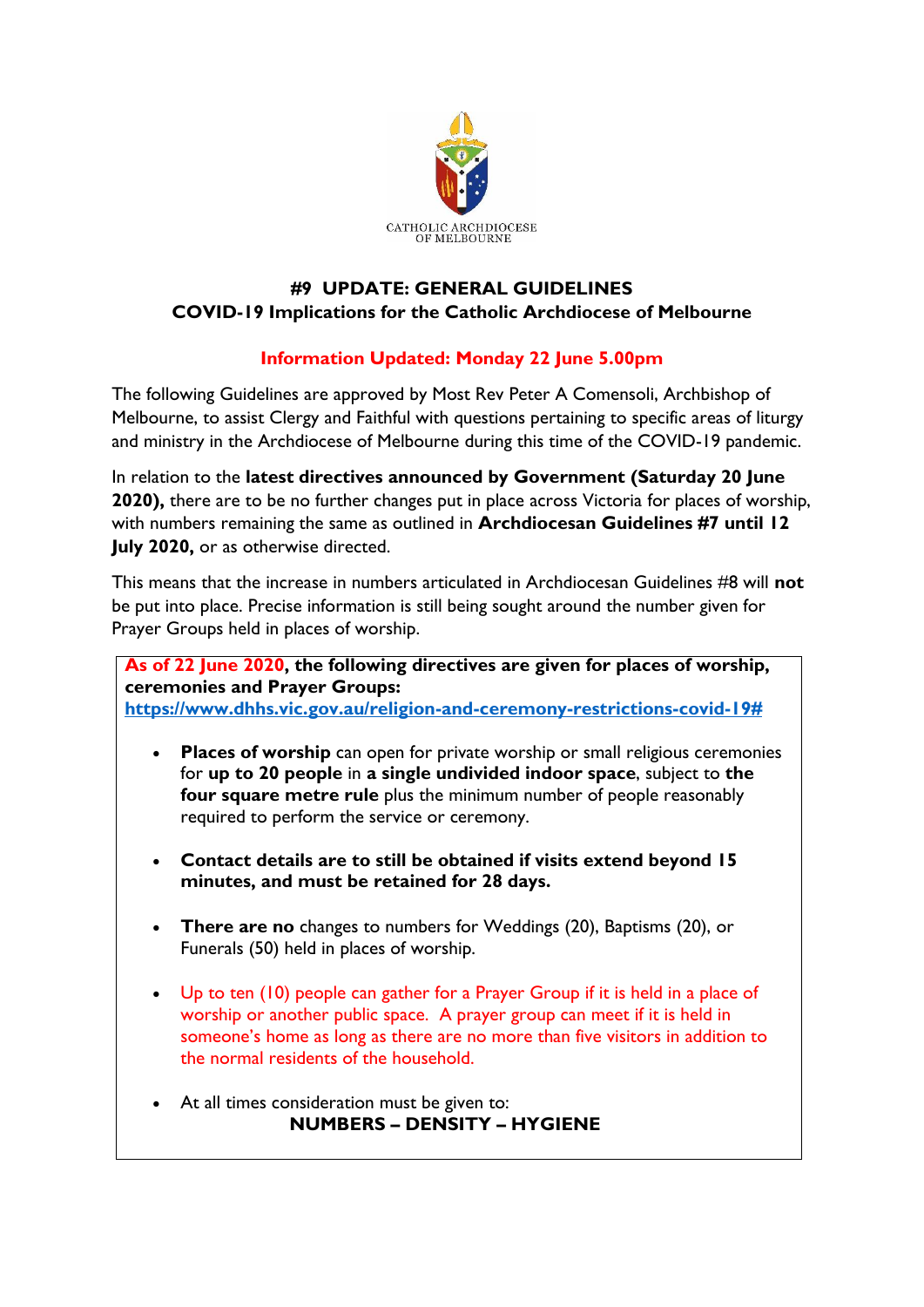## **GENERAL GUIDELINES**

It is important to note as we welcome the opening of our churches, what is made available in these early days will be at the discretion of the Parish Priest or Administrator who will best be able to determine the capabilities of each individual Parish to meet all the required conditions and pastoral needs of their people.

Please also consider maintaining your livestreaming where possible. This has been an important point of contact and spiritual resource for people, and will continue to assist the housebound, vulnerable and those who do not feel comfortable in returning to public spaces at the current time.

| <b>Masses and</b> | All places of worship (including Hospital, Aged Care and                                             |
|-------------------|------------------------------------------------------------------------------------------------------|
| Church            | School Chapels) may now open for pre-arranged worship, small                                         |
| buildings -       | religious ceremonies or private worship. As of 22 June 2020 the                                      |
| <b>Places of</b>  | number remains up to 20 people as well as the minimum                                                |
| Worship           | number of people reasonably required for the service - in a                                          |
|                   | single undivided indoor space - are permitted.                                                       |
|                   | <b>CONTACT DETAILS</b> are required for all attendees at                                             |
|                   | Masses and Ceremonies (if attending for longer than 15                                               |
|                   | minutes) – and must include: First Name + Contact Number +                                           |
|                   | date and time at which the person attended the place of                                              |
|                   | worship. Records must be kept for 28 days, and all endeavours                                        |
|                   | made to protect personal informal from use or disclosure;                                            |
|                   | <b>CONTACT DETAILS for Private Worship: an exemption</b>                                             |
|                   | is given to private worship and where confidentiality is 'typically                                  |
|                   | required.' Also noting it is not required if a person is in the                                      |
|                   | venue for under 15 minutes.                                                                          |
|                   | Multiple liturgical celebrations or ceremonies can be held on                                        |
|                   | the same day, but cleaning must occur between liturgies or                                           |
|                   | ceremonies. Consider at least an hour between liturgies or                                           |
|                   | ceremonies to reduce the risk of crowds at entrances and exits.                                      |
|                   | The following time limits should apply to allow for a higher<br>$\bullet$                            |
|                   | frequency in Masses and to ensure that the appropriate hour                                          |
|                   | gap is maintained between celebrations. Sunday Masses - 60                                           |
|                   | mins. Weekday Masses - 30 mins.                                                                      |
|                   | Places of worship can continue to be opened for the purposes                                         |
|                   | of hosting essential public support services such as food banks,                                     |
|                   | help for the homeless or other essential activities, ensuring                                        |
|                   | appropriate physical distancing is maintained by keeping at least                                    |
|                   | 1.5 metres between everyone at all times.                                                            |
|                   | Churches may be opened for scheduled times of Private                                                |
|                   | Prayer. Only 20 members of the public may be present, in                                             |
|                   | addition person/s reasonably required to conduct the service                                         |
|                   |                                                                                                      |
|                   |                                                                                                      |
|                   | and maintain the space may also be present. All distancing and<br>hygiene measures must be in place. |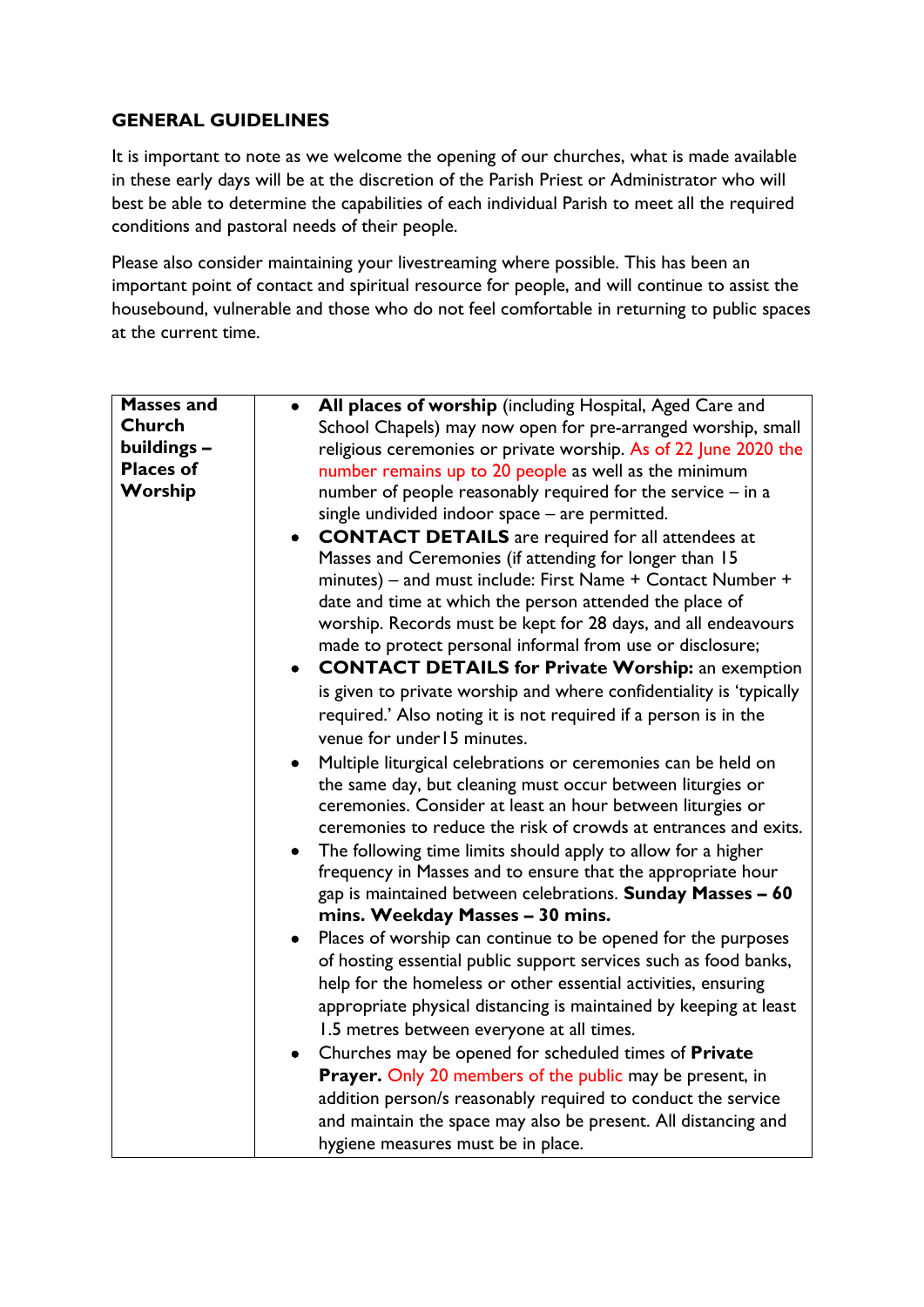|                                 | Making Private Worship available will require door monitoring<br>$\bullet$<br>to check how many people are present at any one time, and<br>communicating a workable and nominal length of time that<br>people should spend in prayer (to allow others the opportunity<br>to partake). Contact details must also be taken as per<br>regulations if visits extend beyond 15 minutes: First Name,<br>contact number, time in attendance (note: this should not be<br>merely leaving a clipboard and pen out, which is unhygienic.<br>Consider online registration or a volunteer who actively<br>records these details).<br>Clear and frequent signage must be made available regarding<br>$\bullet$<br>distancing and hygiene requirements - and should particularly<br>note the maximum number allowed in the space at any one<br>time for particular celebrations. Floor and outdoor signage<br>should be considered to prevent people congregating or waiting<br>in queues.                                                                                                                                |
|---------------------------------|-------------------------------------------------------------------------------------------------------------------------------------------------------------------------------------------------------------------------------------------------------------------------------------------------------------------------------------------------------------------------------------------------------------------------------------------------------------------------------------------------------------------------------------------------------------------------------------------------------------------------------------------------------------------------------------------------------------------------------------------------------------------------------------------------------------------------------------------------------------------------------------------------------------------------------------------------------------------------------------------------------------------------------------------------------------------------------------------------------------|
| Masses,                         | Multiple liturgical celebrations or ceremonies can be held on                                                                                                                                                                                                                                                                                                                                                                                                                                                                                                                                                                                                                                                                                                                                                                                                                                                                                                                                                                                                                                               |
| Ceremonies,<br><b>Liturgies</b> | the same day, but cleaning must occur between liturgical<br>celebrations or ceremonies.<br>Each Parish must publicly publish a schedule of Masses and<br>$\bullet$<br>liturgies that will take place, and how people may nominate<br>for attendance;<br>Adequate time must be allowed between liturgical celebrations<br>$\bullet$<br>or ceremonies to reduce the risk of crowds at entrances and<br>exits.<br>The four square metre rule, which limits the number of people<br>$\bullet$<br>who can be in a building, applies at all times. This is not about<br>distancing between people (which is 1.5m) but is about building<br>capacity. A space can only allow I person per 4 square metres.<br>This pertains particularly to a Funeral, but possibly a Wedding<br>or Baptism, where a larger number of attendees and those<br>enabling the liturgy to run may be present.<br><b>CONTACT DETAILS</b> are required for all attendees at Masses<br>$\bullet$<br>or ceremonies - and must include: First Name + Contact<br>Number + date and time at which the person attended the<br>place of worship; |
|                                 | Liturgical celebrations and ceremonies can still be recorded or<br>broadcast live from the place of worship for viewing online.<br>You are allowed to have people on site to record and live<br>stream celebrations, however, you must ensure those people<br>maintain physical distancing by keeping at least 1.5 metres<br>between each other at all times.<br>Places of worship may be opened for the purposes of<br>$\bullet$<br>conducting weddings and funerals, but there are strict limits on                                                                                                                                                                                                                                                                                                                                                                                                                                                                                                                                                                                                       |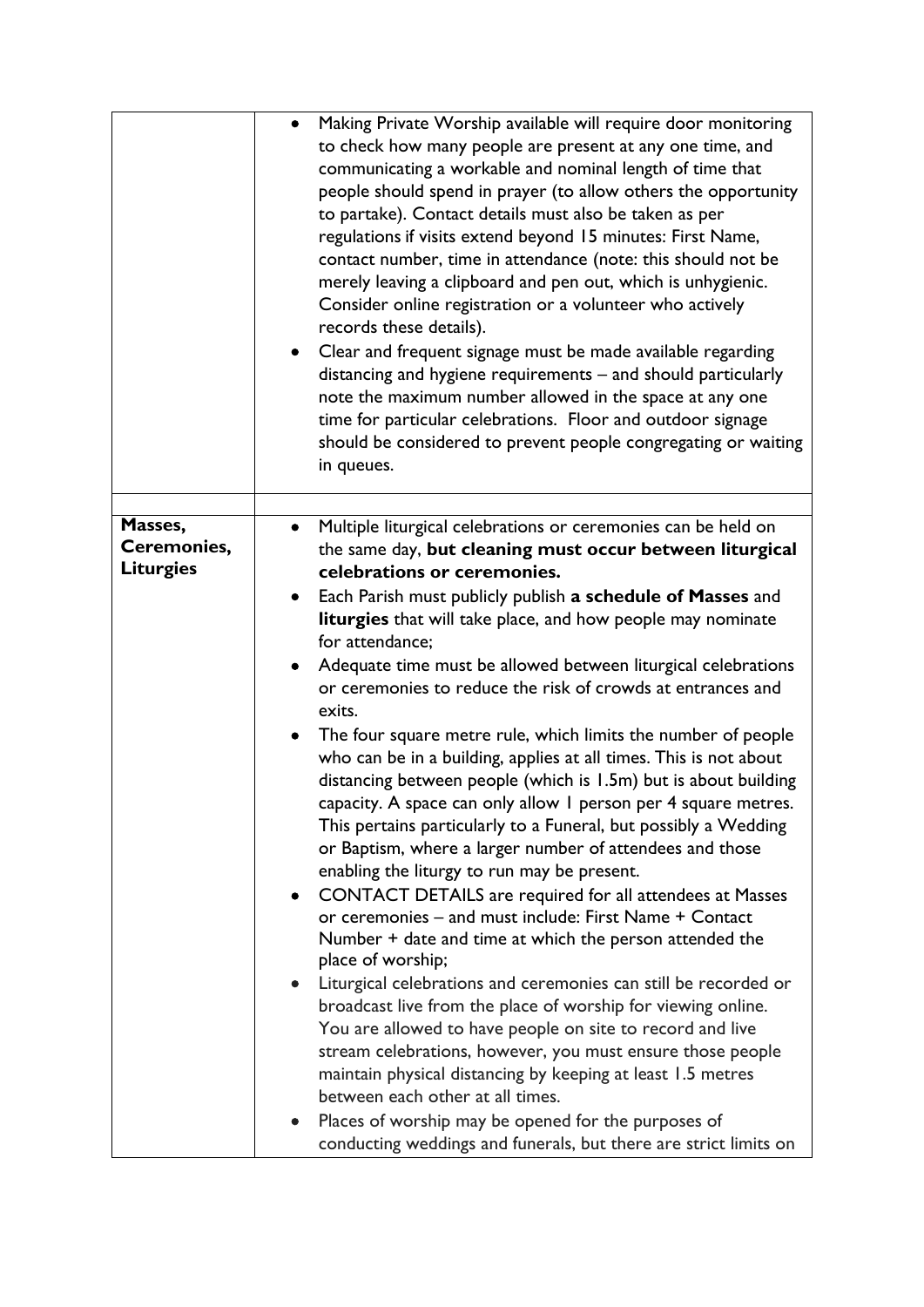|                                       | the number of people who can attend (see under listing for<br>Weddings and Funerals).<br>Priests may celebrate Mass privately in a closed church for the<br>$\bullet$<br>purposes of live streaming. In doing so all precautions such as<br>physical distancing and hygiene measures must be modelled and<br>met.<br>Masses may be celebrated in Religious Community Chapels (for<br>$\bullet$<br>that household religious community only), and in Hospital<br>Chapels and School Chapels as long as all conditions are met<br>and in co-operation with the particular Health or Educational<br>organizational guidelines and the Chaplain assigned to that<br>place. |
|---------------------------------------|-----------------------------------------------------------------------------------------------------------------------------------------------------------------------------------------------------------------------------------------------------------------------------------------------------------------------------------------------------------------------------------------------------------------------------------------------------------------------------------------------------------------------------------------------------------------------------------------------------------------------------------------------------------------------|
|                                       |                                                                                                                                                                                                                                                                                                                                                                                                                                                                                                                                                                                                                                                                       |
| <b>Broadcast and</b><br>livestreaming | Churches are now considered as workplaces for the purposes<br>$\bullet$<br>of broadcasting or live-streaming liturgies. This permission                                                                                                                                                                                                                                                                                                                                                                                                                                                                                                                               |
| of liturgies                          | pertains only to:                                                                                                                                                                                                                                                                                                                                                                                                                                                                                                                                                                                                                                                     |
| and                                   | - "people conducting services"                                                                                                                                                                                                                                                                                                                                                                                                                                                                                                                                                                                                                                        |
| ceremonies                            | - for the purpose of "broadcasting or live-streaming"                                                                                                                                                                                                                                                                                                                                                                                                                                                                                                                                                                                                                 |
|                                       | While this allows for more people to be involved, churches                                                                                                                                                                                                                                                                                                                                                                                                                                                                                                                                                                                                            |
|                                       | must abide by the 4 square metre per person rule for the                                                                                                                                                                                                                                                                                                                                                                                                                                                                                                                                                                                                              |
|                                       | capacity of the space, and adhere to the 1.5m between each                                                                                                                                                                                                                                                                                                                                                                                                                                                                                                                                                                                                            |
|                                       | person distancing.                                                                                                                                                                                                                                                                                                                                                                                                                                                                                                                                                                                                                                                    |
|                                       | The following points are to be strictly adhered to in every                                                                                                                                                                                                                                                                                                                                                                                                                                                                                                                                                                                                           |
|                                       | place of worship in the Archdiocese of Melbourne:                                                                                                                                                                                                                                                                                                                                                                                                                                                                                                                                                                                                                     |
|                                       |                                                                                                                                                                                                                                                                                                                                                                                                                                                                                                                                                                                                                                                                       |
|                                       | Churches will be considered as "workplaces" for the purpose of                                                                                                                                                                                                                                                                                                                                                                                                                                                                                                                                                                                                        |
|                                       | allowing broadcast or live streaming of key liturgies and                                                                                                                                                                                                                                                                                                                                                                                                                                                                                                                                                                                                             |
|                                       | ceremonies for the faithful.                                                                                                                                                                                                                                                                                                                                                                                                                                                                                                                                                                                                                                          |
|                                       | Only the minimum required for the proper conduct of the<br>Liturgy and its broadcasting/live-streaming are permitted to be                                                                                                                                                                                                                                                                                                                                                                                                                                                                                                                                            |
|                                       | present;                                                                                                                                                                                                                                                                                                                                                                                                                                                                                                                                                                                                                                                              |
|                                       | You may not have a choir or music ministry group, or any                                                                                                                                                                                                                                                                                                                                                                                                                                                                                                                                                                                                              |
|                                       | other group of people, located elsewhere inside the church,                                                                                                                                                                                                                                                                                                                                                                                                                                                                                                                                                                                                           |
|                                       | even if they are off-camera if they exceed the limits allowed.                                                                                                                                                                                                                                                                                                                                                                                                                                                                                                                                                                                                        |
|                                       | The 4 square metre rule applies in all circumstances to building<br>$\bullet$                                                                                                                                                                                                                                                                                                                                                                                                                                                                                                                                                                                         |
|                                       | capacity. The number of persons present must be adjusted                                                                                                                                                                                                                                                                                                                                                                                                                                                                                                                                                                                                              |
|                                       | according to the size of the location of the ceremony.                                                                                                                                                                                                                                                                                                                                                                                                                                                                                                                                                                                                                |
|                                       | At Communion time, only those physically present (as above<br>$\bullet$                                                                                                                                                                                                                                                                                                                                                                                                                                                                                                                                                                                               |
|                                       | and outlined further below) may receive the Holy Eucharist,                                                                                                                                                                                                                                                                                                                                                                                                                                                                                                                                                                                                           |
|                                       | following all previously shared guidelines for hygiene.<br>Please note: this may be a difficult time for people online who cannot                                                                                                                                                                                                                                                                                                                                                                                                                                                                                                                                     |
|                                       | share in sacramental Communion. Please show discretion and                                                                                                                                                                                                                                                                                                                                                                                                                                                                                                                                                                                                            |
|                                       | sensitivity in distributing, reminding everyone at home that they may                                                                                                                                                                                                                                                                                                                                                                                                                                                                                                                                                                                                 |
|                                       | join prayerfully in spiritual Communion.                                                                                                                                                                                                                                                                                                                                                                                                                                                                                                                                                                                                                              |
|                                       | Following a liturgy, the church must be cleaned in accordance                                                                                                                                                                                                                                                                                                                                                                                                                                                                                                                                                                                                         |
|                                       | with the guidance on routine environmental cleaning and                                                                                                                                                                                                                                                                                                                                                                                                                                                                                                                                                                                                               |
|                                       | disinfection in the community, available at:                                                                                                                                                                                                                                                                                                                                                                                                                                                                                                                                                                                                                          |
|                                       | https://www.health.gov.au/resources/publications/coronavirus-                                                                                                                                                                                                                                                                                                                                                                                                                                                                                                                                                                                                         |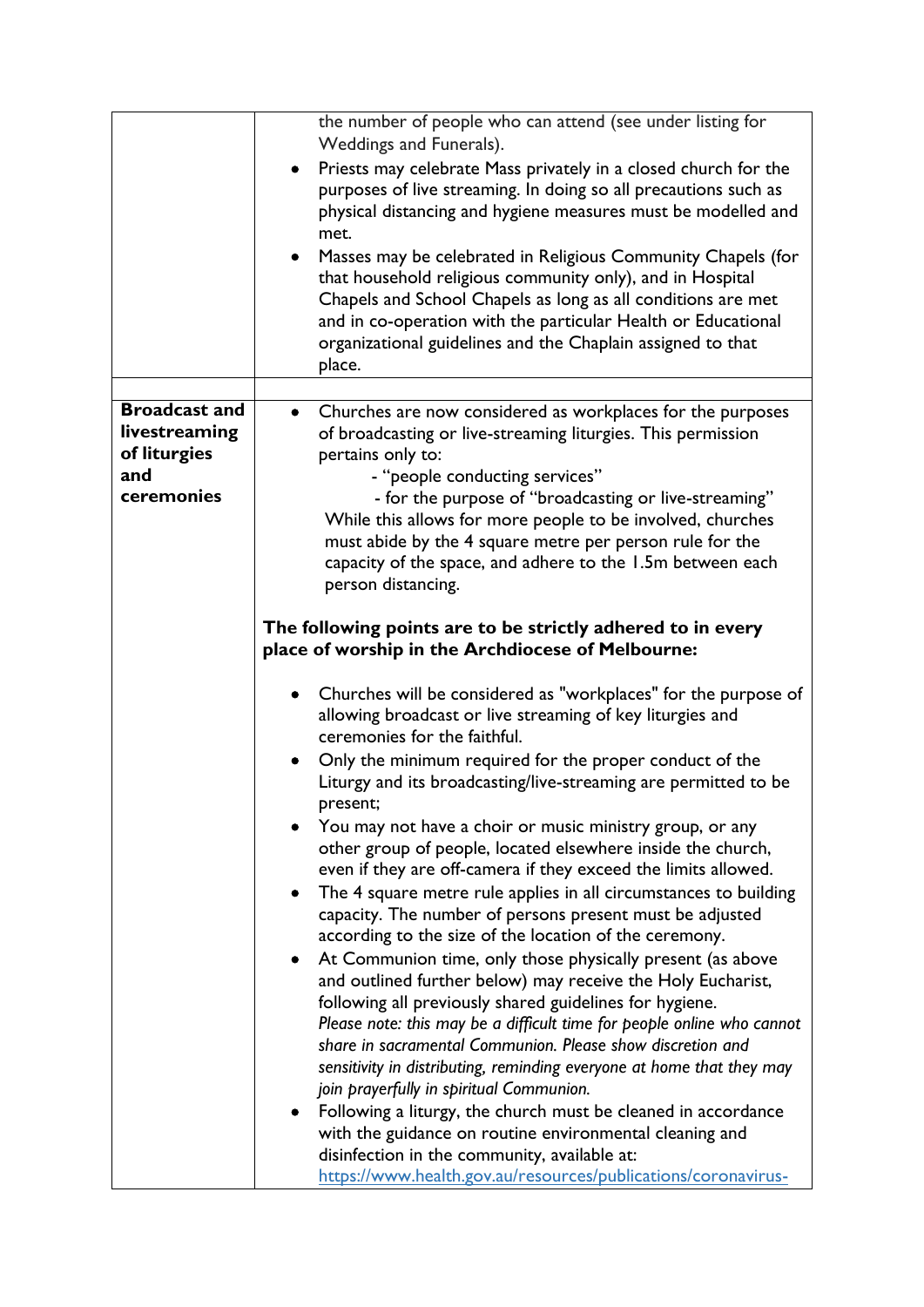|                      | covid-19-information-about-routine-environmental-cleaning-                                                                |
|----------------------|---------------------------------------------------------------------------------------------------------------------------|
|                      | and-disinfection-in-the-community                                                                                         |
|                      | Home/household Masses are not permitted.                                                                                  |
|                      | There are to be no Masses in presbyteries or any location                                                                 |
|                      | where people are invited to attend.                                                                                       |
|                      |                                                                                                                           |
|                      |                                                                                                                           |
| <b>Priests Daily</b> | Daily Mass should be offered for all God's people, the faithful in<br>$\bullet$                                           |
| <b>Mass and</b>      | Melbourne, and the wider community.                                                                                       |
| obligations          | The Archbishop has decreed dispensation to allow Clergy to                                                                |
|                      | say extra Masses per day to assist in providing further                                                                   |
|                      | opportunities for the faithful to attend. This permission should                                                          |
|                      | only be exercised depending on local circumstances and                                                                    |
|                      | capabilities to manage distancing and hygiene precautionary                                                               |
|                      | requirements. The faithful may only attend one Mass per day.<br>Those who regularly celebrate Mass for in-house religious |
|                      | communities may do so and up to 20 attendees may be present.                                                              |
|                      |                                                                                                                           |
|                      |                                                                                                                           |
| Prayer               | Prayer Groups may be held at a place of worship or another<br>$\bullet$                                                   |
| <b>Groups</b>        | public place, up to 10 people can attend. A prayer group held in                                                          |
|                      | someone's home can meet as long as there are no more than 5                                                               |
|                      | visitors in addition to the normal residents of the household.                                                            |
|                      | CONTACT DETAILS are required for all attendees at<br>$\bullet$                                                            |
|                      | churches- and must include: First Name + Contact Number +                                                                 |
|                      | date and time at which the person attended the place of                                                                   |
|                      | worship;                                                                                                                  |
|                      | Physical distancing measures must be adhered to.                                                                          |
|                      |                                                                                                                           |
| <b>Home Masses</b>   |                                                                                                                           |
|                      | Masses in family homes or other such private or domestic                                                                  |
|                      | locations are not permitted until further notice.                                                                         |
|                      |                                                                                                                           |
| <b>Baptisms</b>      | Up to 20 people permitted to attend, as well as the minimum<br>٠                                                          |
|                      | number of people reasonably required for the service.                                                                     |
|                      | CONTACT DETAILS are required for all attendees- and must                                                                  |
|                      | include: First Name + Contact Number + date and time at                                                                   |
|                      | which the person attended the place of worship;                                                                           |
|                      | Baptism by immersion or baptisms using already blessed water                                                              |
|                      | is to be avoided. Fresh water is to be used in every individual                                                           |
|                      | instance of baptism, and immediately drained afterwards.                                                                  |
|                      | Physical distancing and building capacity limits must be                                                                  |
|                      | maintained at all times;                                                                                                  |
|                      | Hygiene precautions must be maintained throughout;                                                                        |
|                      | Doors must remain closed to prevent public access;                                                                        |
|                      | No lingering outside the church following the Baptism;                                                                    |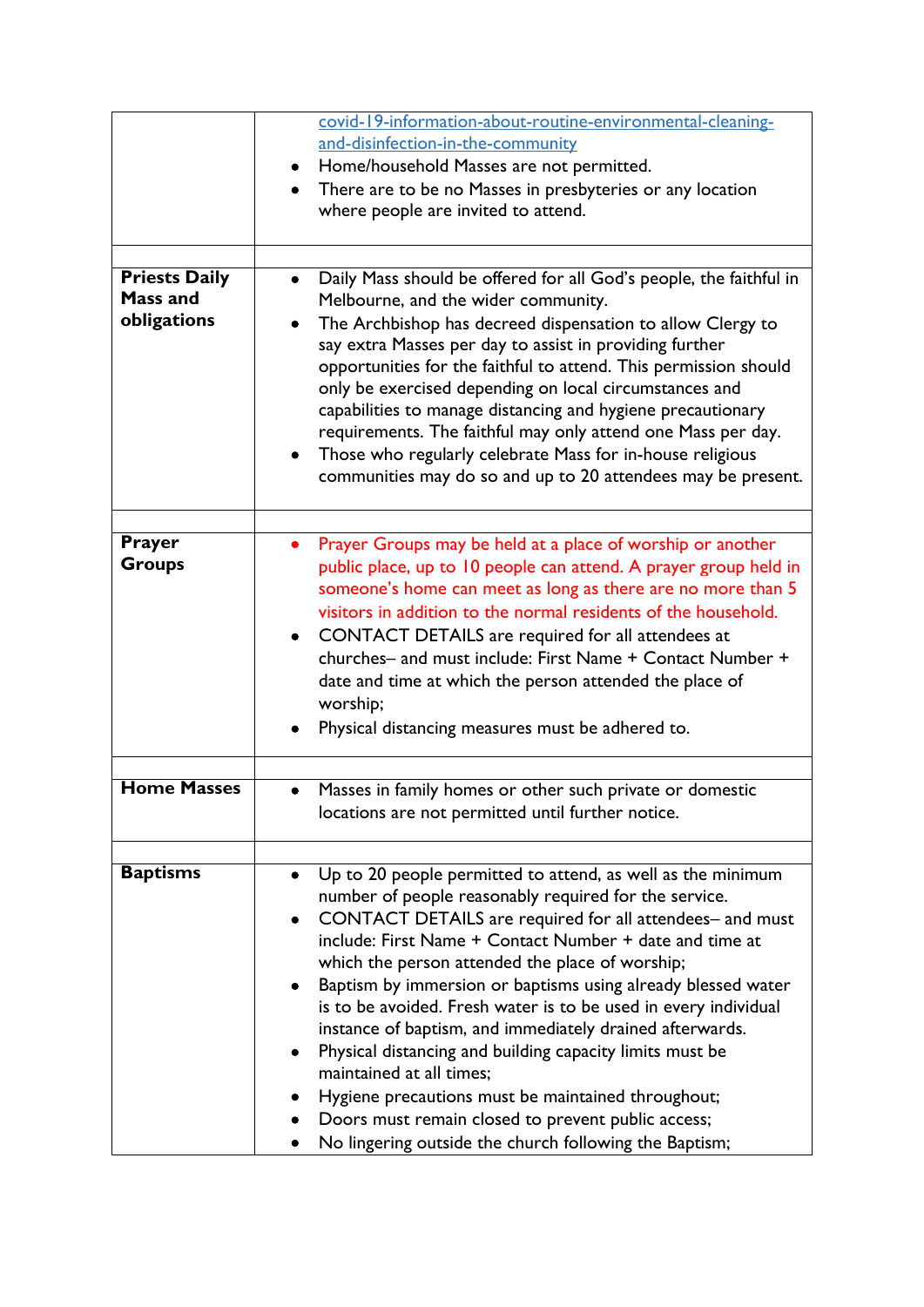|                 | Following a Baptism, the church must be cleaned in accordance<br>with the guidance on routine environmental cleaning and<br>disinfection in the community, available at:<br>https://www.health.gov.au/resources/publications/coronavirus-<br>covid-19-information-about-routine-environmental-cleaning-<br>and-disinfection-in-the-community<br>In emergency situations priests and deacons must make<br>themselves available for Baptism. In extreme circumstances any<br>lay person can validly baptise using water and the Trinitarian<br>formula. (Can 861 §2)                                                                                                                                                                                                                                                                                                                                                                                                                            |
|-----------------|-----------------------------------------------------------------------------------------------------------------------------------------------------------------------------------------------------------------------------------------------------------------------------------------------------------------------------------------------------------------------------------------------------------------------------------------------------------------------------------------------------------------------------------------------------------------------------------------------------------------------------------------------------------------------------------------------------------------------------------------------------------------------------------------------------------------------------------------------------------------------------------------------------------------------------------------------------------------------------------------------|
| <b>Weddings</b> | Up to 20 people may attend a wedding in addition to the<br>couple, the celebrant as well as the minimum number of people<br>reasonably required for the service;<br>CONTACT DETAILS are required for all attendees- and must<br>$\bullet$<br>include: First Name + Contact Number + date and time at<br>which the person attended the place of worship;<br>Physical distancing and building capacity limits must be<br>maintained at all times:<br>Hygiene precautions must be maintained throughout;<br>Doors must remain closed to prevent public access;<br>No lingering outside the church following the wedding;<br>Following a wedding, the church must be cleaned in accordance<br>$\bullet$<br>with the guidance on routine environmental cleaning and<br>disinfection in the community, available at:<br>https://www.health.gov.au/resources/publications/coronavirus-<br>covid-19-information-about-routine-environmental-cleaning-<br>and-disinfection-in-the-community            |
| Funerals        | Up to 50 mourners may attend funeral in a place of worship as<br>well as the people required for the funeral, such as the officiant<br>or funeral company;<br>CONTACT DETAILS are required for all attendees- and must<br>$\bullet$<br>include: First Name + Contact Number + date and time at<br>which the person attended the place of worship;<br>Funerals held outdoors can be attended by a maximum of<br>$\bullet$<br>50 mourners in attendance. If a funeral is held at a private<br>house then only 20 people, in addition to people who live at the<br>household, can attend;<br>Physical distancing and building capacity limits must be<br>maintained at all times;<br>Hygiene precautions must be maintained throughout;<br>Doors must remain closed to prevent public access.<br>No lingering outside the church following the funeral;<br>Following a funeral, the church must be cleaned in accordance<br>$\bullet$<br>with the guidance on routine environmental cleaning and |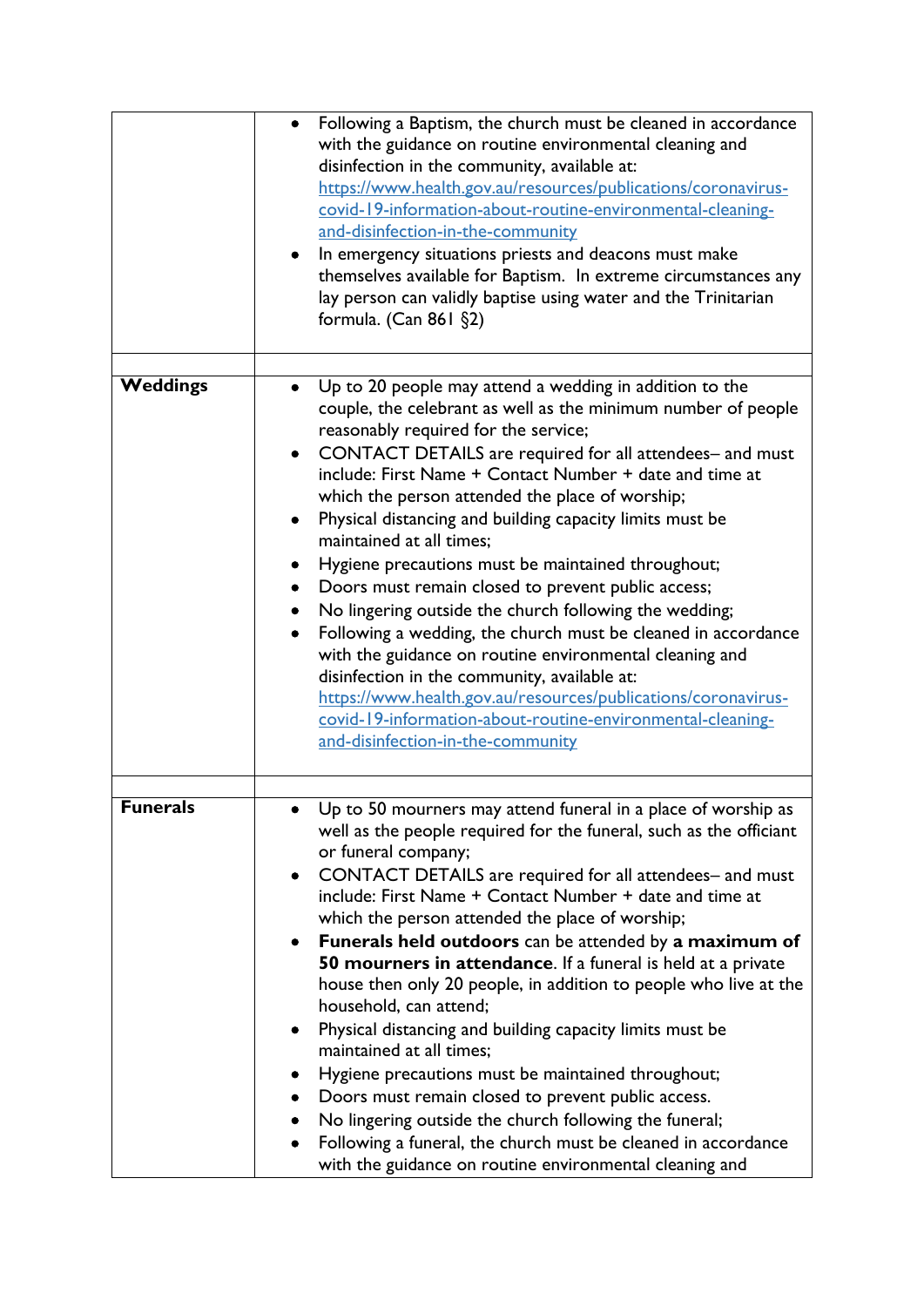|                      | disinfection in the community, available at:                                  |
|----------------------|-------------------------------------------------------------------------------|
|                      | https://www.health.gov.au/resources/publications/coronavirus-                 |
|                      | covid-19-information-about-routine-environmental-cleaning-                    |
|                      |                                                                               |
|                      | and-disinfection-in-the-community                                             |
|                      |                                                                               |
|                      | It will not be possible to organise any refreshments in the<br>٠              |
|                      | Parish hall or centre after the funeral is concluded.                         |
|                      | Permission is granted to hold the funeral Liturgy in a funeral<br>٠           |
|                      | parlour, if the family so wish.                                               |
|                      | Families may wish to arrange a larger Memorial Mass at a later                |
|                      |                                                                               |
|                      | date, and after the public emergency and relevant social                      |
|                      | restrictions have passed.                                                     |
|                      |                                                                               |
| <b>Penance</b>       | Only the First Rite of Penance (individual confession and                     |
|                      | absolution) can be celebrated, because of the restrictions on                 |
|                      | numbers.                                                                      |
|                      | Parishes may give consideration to schedule Reconciliation into<br>٠          |
|                      | their weekly celebrations - following the same rules of                       |
|                      |                                                                               |
|                      | attendance and distancing required for other liturgical                       |
|                      | celebrations and ceremonies;                                                  |
|                      | The location for the individual celebration of the Sacrament can<br>$\bullet$ |
|                      | be adapted to ensure the required health needs.                               |
|                      | CONTACT DETAILS: an exemption is given to private worship<br>$\bullet$        |
|                      | if people are not I attendance beyond 15 minutes and where                    |
|                      | confidentiality is 'typically required.' This would pertain to                |
|                      | Penance.                                                                      |
|                      |                                                                               |
|                      | All Parishes should purchase a Sneeze-Guard if possible (as seen<br>$\bullet$ |
|                      | in retail outlets) to provide protection;                                     |
|                      | If there arises an urgent need to impart sacramental absolution<br>$\bullet$  |
|                      | to several people together out of grave necessity (eg. to a                   |
|                      | group of persons in a hospital setting who are dying from                     |
|                      | Coronavirus), then permission is to be sought from the                        |
|                      |                                                                               |
|                      | Regional Vicar. The provisions of Can.961 and 962 are to be                   |
|                      | met and applied for validity.                                                 |
|                      |                                                                               |
| <b>Confirmations</b> | All Confirmations are hereby suspended, unless a grave and<br>$\bullet$       |
|                      | urgent pastoral need arises.                                                  |
|                      | Individual application must be sought and directed through the<br>٠           |
|                      | Parish Priest to the Regional Vicar.                                          |
|                      |                                                                               |
| <b>Pastoral and</b>  | It is important that the Sacrament of Anointing be available to<br>$\bullet$  |
| <b>Sacramental</b>   | those seriously ill and in danger of death.                                   |
| Visitation.          |                                                                               |
|                      | If more Oil of the Sick is required, please make contact with                 |
|                      | the Cathedral office.                                                         |
| <b>Communion</b>     | In general circumstances, if a Priest is requested to visit the               |
| to, and              | home of a sick and dying person, he must take every precaution                |
| Anointing of,        | in relation to those who may be contagious.                                   |
| the Sick             |                                                                               |
|                      |                                                                               |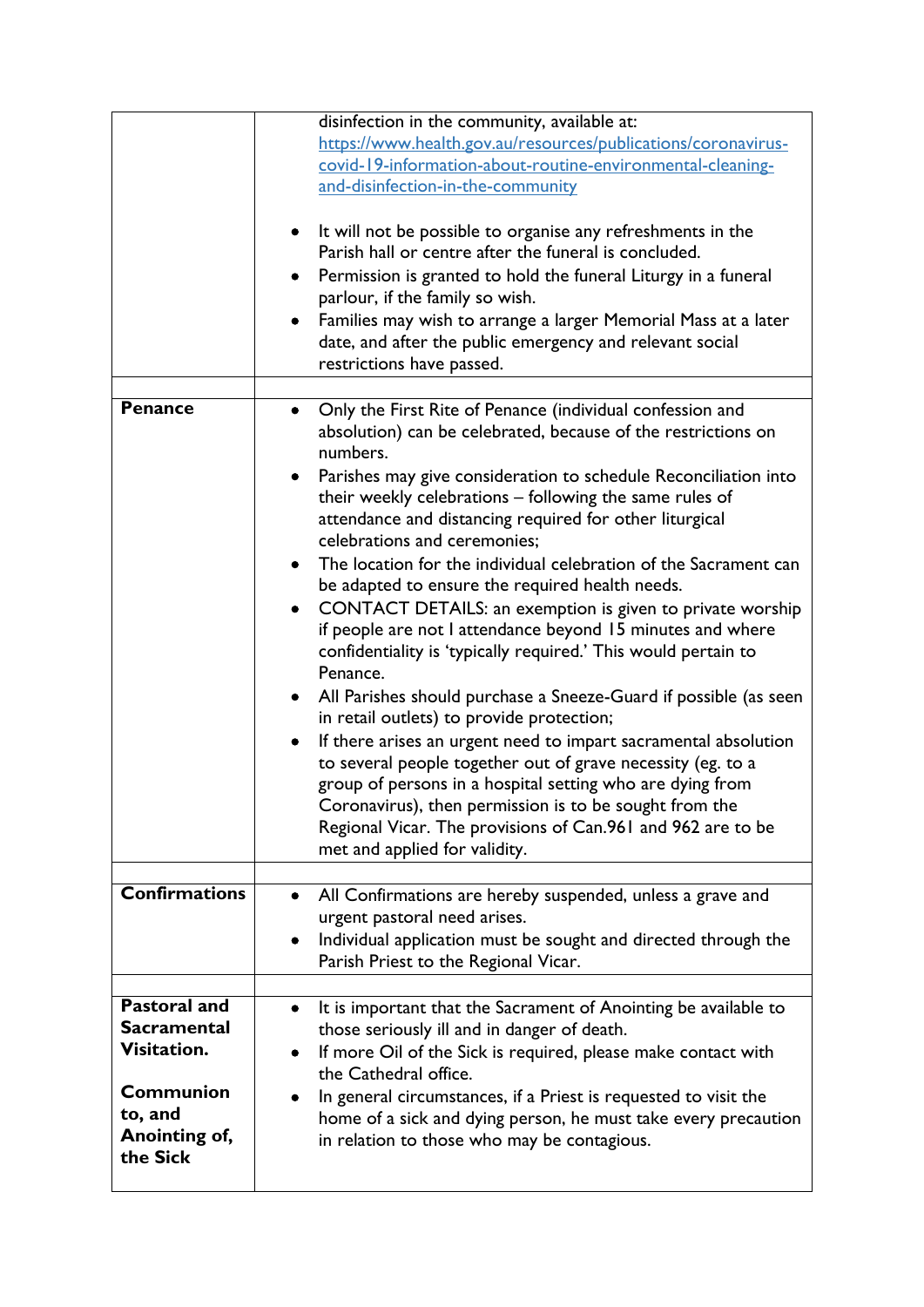|                                                        | As previously communicated, when Anointing the Sick, priests<br>$\bullet$<br>are given permission to lay on hands by holding them above,<br>rather than upon the head, so as to avoid physical contact. The<br>anointing is to be carried out by dipping a cotton wool ball,<br>cotton bud into the bottle of Oil (do not use an Oil Stock).<br>Protective gloves could also be used, which can be disposed of<br>$\bullet$<br>appropriately after a single use. Anointing the head would be<br>sufficient.<br>If Viaticum is to be administered, follow the guidelines below:<br>Wash hands or use a hand sanitiser once you enter the home;<br>Avoid any physical contact with the person or family during the<br>visit;<br>Use a hand sanitiser again before distributing Communion;<br>If the communicant usually receives Communion on the tongue,<br>strongly encourage him or her, for your safety as well as his / hers,<br>to receive Communion in the hand;<br>Wash or sanitise your hands after the visit;<br>Maintain optimum physical distance with everyone in the room,<br>except the patient;<br>Do not offer comfort through any physical contact.<br>It is encouraged that those Priests who are in a vulnerable age<br>category or with health concerns contact a neighbouring Priest,<br>their Regional Vicar, or Fr Dean Mathieson to discuss who<br>might be available to support them.<br>Physical distancing to the extent possible, disinfecting hands<br>before and after pastoral encounters, and other current<br>measures must be applied at all times. |
|--------------------------------------------------------|--------------------------------------------------------------------------------------------------------------------------------------------------------------------------------------------------------------------------------------------------------------------------------------------------------------------------------------------------------------------------------------------------------------------------------------------------------------------------------------------------------------------------------------------------------------------------------------------------------------------------------------------------------------------------------------------------------------------------------------------------------------------------------------------------------------------------------------------------------------------------------------------------------------------------------------------------------------------------------------------------------------------------------------------------------------------------------------------------------------------------------------------------------------------------------------------------------------------------------------------------------------------------------------------------------------------------------------------------------------------------------------------------------------------------------------------------------------------------------------------------------------------------------------------------------------------------------------|
| <b>Ministering</b>                                     | Health officials will be able to guide what is possible and<br>$\bullet$                                                                                                                                                                                                                                                                                                                                                                                                                                                                                                                                                                                                                                                                                                                                                                                                                                                                                                                                                                                                                                                                                                                                                                                                                                                                                                                                                                                                                                                                                                             |
| <b>Sacraments</b>                                      | permissible.                                                                                                                                                                                                                                                                                                                                                                                                                                                                                                                                                                                                                                                                                                                                                                                                                                                                                                                                                                                                                                                                                                                                                                                                                                                                                                                                                                                                                                                                                                                                                                         |
| to a<br>confirmed<br>COVID-19<br><b>Patient</b>        | If you have concerns please be in contact with Fr Dean<br>Mathieson who will be able to assist in determining the best<br>course of action.                                                                                                                                                                                                                                                                                                                                                                                                                                                                                                                                                                                                                                                                                                                                                                                                                                                                                                                                                                                                                                                                                                                                                                                                                                                                                                                                                                                                                                          |
|                                                        |                                                                                                                                                                                                                                                                                                                                                                                                                                                                                                                                                                                                                                                                                                                                                                                                                                                                                                                                                                                                                                                                                                                                                                                                                                                                                                                                                                                                                                                                                                                                                                                      |
| <b>Religious</b><br>Communities,<br><b>Monasteries</b> | Request that our religious communities should hold our people<br>in special prayer during this time.<br>'Household' chapels and oratories of monasteries and religious<br>communities are not to be open for public access. They may<br>continue to hold community prayer and liturgy following the<br>health and precautionary gathering restrictions as directed by<br>government.                                                                                                                                                                                                                                                                                                                                                                                                                                                                                                                                                                                                                                                                                                                                                                                                                                                                                                                                                                                                                                                                                                                                                                                                 |
| <b>Popular Piety</b>                                   | Personal piety and devotions are strongly encouraged. People                                                                                                                                                                                                                                                                                                                                                                                                                                                                                                                                                                                                                                                                                                                                                                                                                                                                                                                                                                                                                                                                                                                                                                                                                                                                                                                                                                                                                                                                                                                         |
|                                                        | may undertake this in their own homes. They are discouraged<br>from bringing others to physically gather together.                                                                                                                                                                                                                                                                                                                                                                                                                                                                                                                                                                                                                                                                                                                                                                                                                                                                                                                                                                                                                                                                                                                                                                                                                                                                                                                                                                                                                                                                   |
|                                                        |                                                                                                                                                                                                                                                                                                                                                                                                                                                                                                                                                                                                                                                                                                                                                                                                                                                                                                                                                                                                                                                                                                                                                                                                                                                                                                                                                                                                                                                                                                                                                                                      |